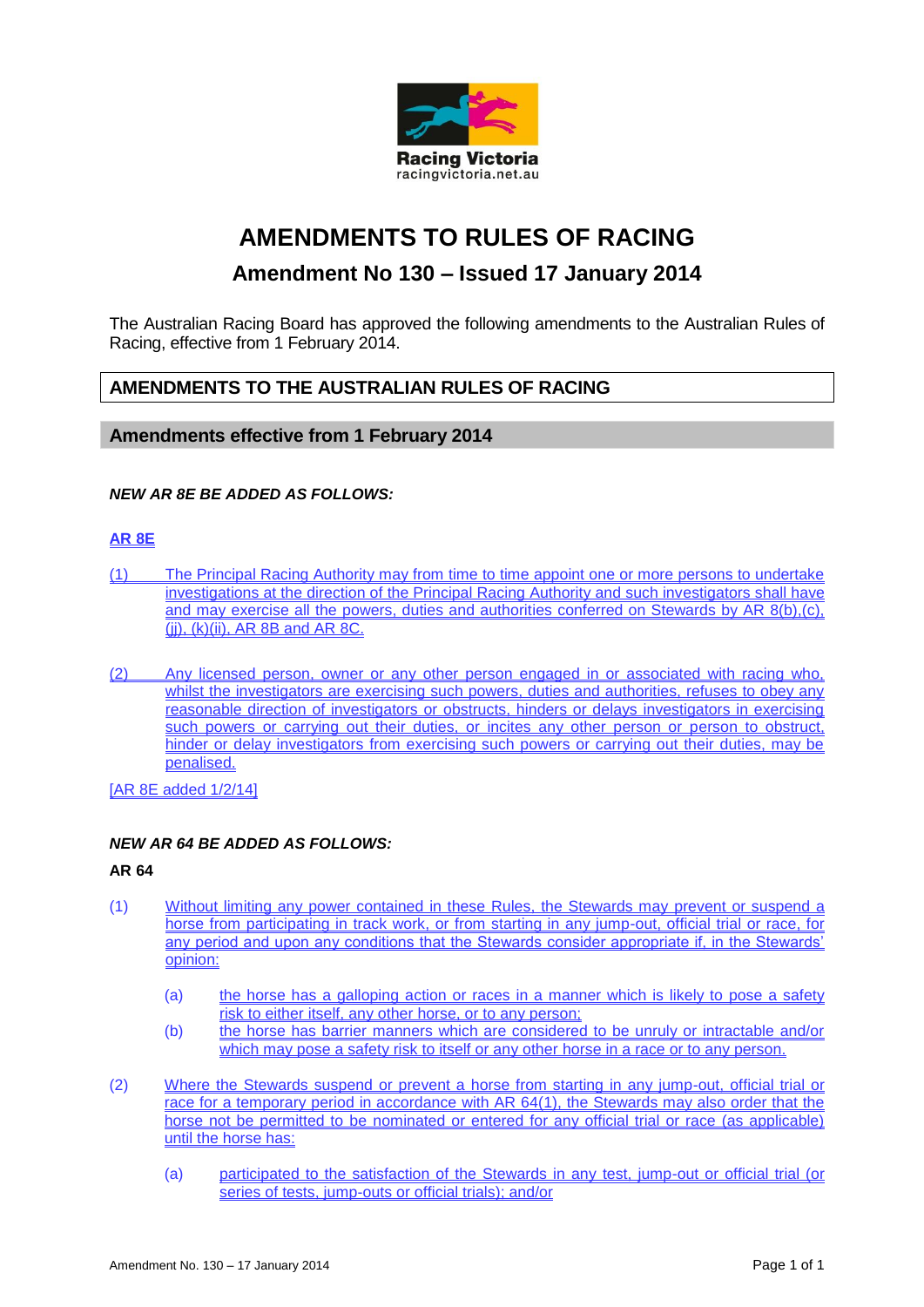(b) passed any veterinary examination or any other examination considered appropriate.

[AR 64 added 1/2/14]

#### *AR 103(3) BE DELETED AND REPLACED AS FOLLOWS:*

(3) The minimum weight allocated for handicap flat races must not be less than:

- (a) 50 kilograms for the Melbourne Cup and Caulfield Cup;
- (b) 52 kilograms for Group 1 handicap races other than the Melbourne Cup and Caulfield Cup;
- (c) 53 kilograms for Group 2 handicap flat races;
- (d) 54 kilograms for all other handicap flat races.
- (3) The minimum weight allocated for handicap flat races must not be less than  $-$

(a) 50 kilograms for the Melbourne, Caulfield Cup and Doncaster Mile;

- (b) 52 kilograms for Group 1 handicap races other than the Melbourne Cup and Caulfield Cup;
- (c) 53 kilograms for Group 2 handicap flat races;
- (d) 54 kilograms for all other handicap flat races.
- [AR 103(3) amended 1/1/12, AR 103(3) deleted and replaced 1/2/14]

#### *AR 111A (5) BE ADDED AS FOLLOWS:*

#### **AR 111A**

- (1) The Stewards may, subject to sub-rule (2) of this rule, within any reasonable time, permit the handicapper to amend the allotted weight of any horse in a handicap race.
- (2) The Stewards may allow the handicapper to amend the allotted weight of a horse only if they are satisfied that the allotted weight was incorrect because of:
	- (a) a clerical error at the time of release of such weights, or
	- (b) incomplete or inaccurate information on the performances, age, sex or identity of any entry, or
	- (c) an error by the handicapper in the assessment of the age or sex of any entry or of the conditions for the race. [(c) amended 1/10/00]
- (3) The handicapper may, with the permission of the Stewards and before the declaration of acceptances, issue a substitute set of weights for a handicap race only when:
	- (a) a correctly nominated horse was not included in the original weights, or
	- (b) the original weights are not in accordance with the conditions for the race.
- (4) Notwithstanding the foregoing provisions of this rule, an error in the allotted weight of any horse in a weight-for-age, set-weight, ratings-based, benchmark or set-weight-and-penalties race may be corrected at any time.

(5) The handicapper may amend the allotted weight of a horse in a handicap race to carry an additional weight if, after weights are declared for that handicap race, that horse wins a race.

[added 1/8/99; amended 1/10/07, 1/12/10, AR 111A(5) added 1/2/14]

#### *AR 175(f) and AR 175(g) BE DELETED AND REPLACED AS FOLLOWS:*

#### **AR 175**

The Committee of any Club or the Stewards may penalise:

- …
	- (f) Any owner, nominator, lessee, member of a syndicate, trainer, jockey, rider, apprentice, stablehand, bookmaker, bookmaker's clerk, person having official duties in relation to racing, person attendant on or connected with a horse, or any other person who refuses or fails to attend or give such evidence as directed at any inquiry or appeal when requested by the Principal Racing Authority or Stewards to do so. [word substituted 1/5/02; amended 30/4/03]
	- (f) Any person who refuses or fails to attend or give evidence at any investigation, inquiry or appeal when directed or requested by the Principal Racing Authority or Stewards, acting under delegated authority from the Principal Racing Authority, or other person authorised by the Principal Racing Authority, to do so.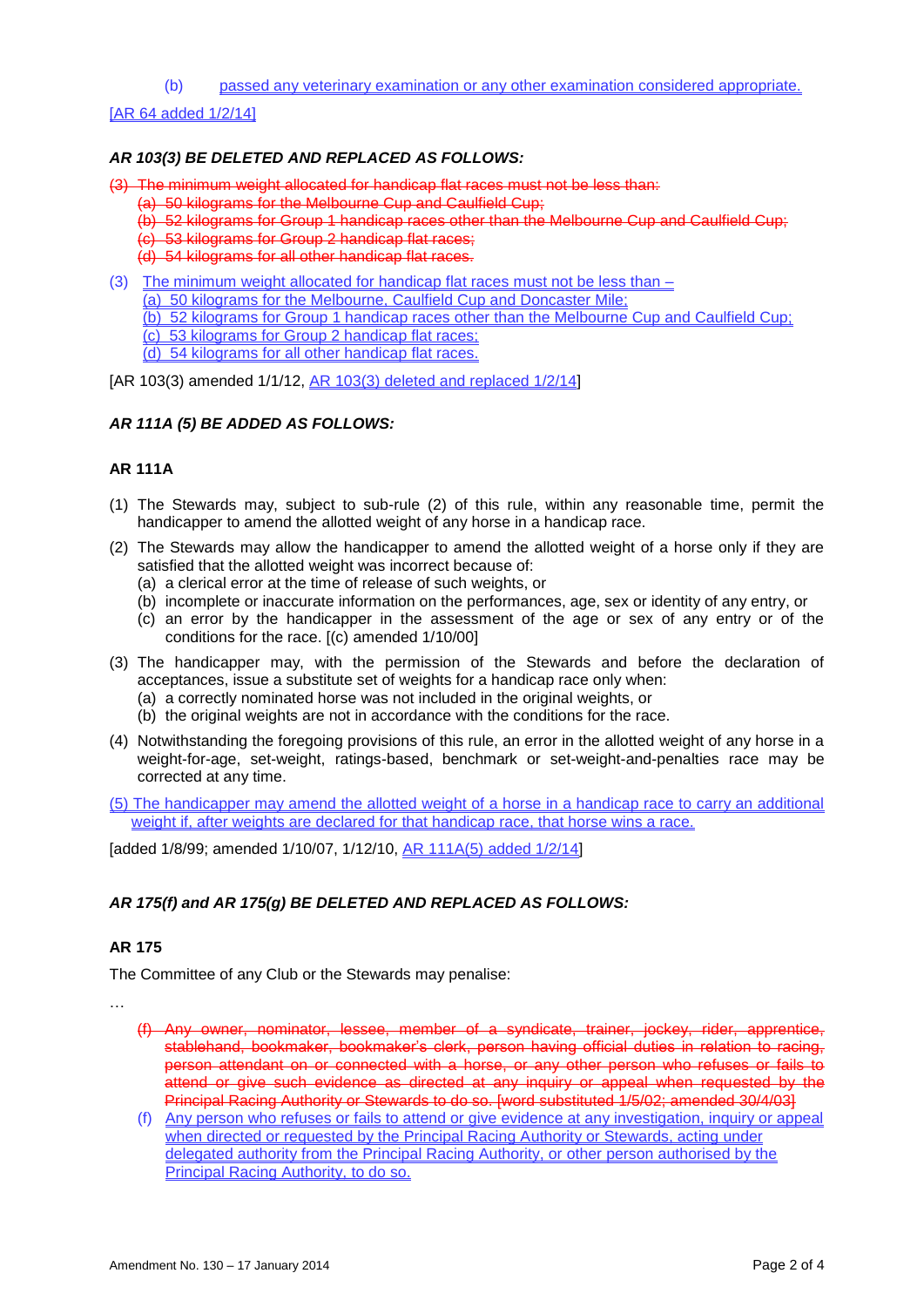- (g) Any person who gives at any inquiry or appeal any evidence which in their opinion is false or misleading in any particular.
- (g) Any person who gives at any interview, investigation, inquiry, hearing and/or appeal any evidence which is false or misleading in any particular.

[word substituted 1/5/02, amended 30/4/03,  $AR$  175(f) and (g) deleted and replaced 1/2/14]

#### *AR 178D BE DELETED AND REPLACED AS FOLLOWS:*

#### **AR 178D**

- (1) Samples taken from horses in pursuance of the powers conferred on the stewards by AR 8(j) shall be analysed by only an official racing laboratory.
- (2) Upon the detection by an official racing laboratory of a prohibited substance in a sample taken from a horse such laboratory shall:
	- (a) notify its finding to the stewards, who shall thereupon notify the trainer of the horse of such finding; and
	- (b) nominate another official racing laboratory and refer to it the reserve portion of the same sample and, except in the case of a blood sample, the control of the same sample, together with advice as to the identity of the prohibited substance detected. [amended 27/10/05]
- (3) In the event of the other official racing laboratory detecting the same prohibited substance, or metabolites, isomers or artifacts of the same prohibited substance, in the referred reserve portion of the sample and not in the referred portion of the control, the certified findings of both official racing laboratories shall be prima facie evidence that a prohibited substance has been detected in that sample for the purposes of these rules.

[AR 178D(3) amended 01/06/11]

- (1) Samples taken from horses in pursuance of the powers conferred on the stewards by AR 8(j) shall be analysed by only an Official Racing Laboratory.
- (2) Upon the detection by an Official Racing Laboratory of a prohibited substance in a sample taken from a horse such laboratory shall –
	- (a) notify its finding to the stewards, who shall thereupon notify the trainer of the horse of such finding; and
	- (b) nominate another Official Racing Laboratory and refer to it the reserve portion of the same sample and, except in the case of a blood sample, the control of the same sample, together with advice as to the identity of the prohibited substance detected.
- (3) In the event of the other Official Racing Laboratory detecting the same prohibited substance, or metabolites, isomers or artefacts of the same prohibited substance, in the referred reserve portion of the sample and not in the referred portion of the control, the certified findings of both official racing laboratories shall be prima facie evidence that a prohibited substance has been detected in that sample for the purposes of these rules.
- (4) Where an Official Racing Laboratory is unable, for any reason, to analyse a sample to detect and/or certify as to the presence of a prohibited substance in that sample, that Official Racing Laboratory or the Stewards may refer the sample, or any portion of the sample, to another Official Racing Laboratory for analysis.
- (5) If the Official Racing Laboratory to which a sample or portion of a sample was referred in accordance with AR 178D(4) detects a prohibited substance in that sample or portion of that sample, that Official Racing Laboratory shall -
	- (a) notify its finding to the stewards, who shall thereupon notify the trainer of the horse of such finding; and
	- (b) nominate another Official Racing Laboratory and refer to it a reserve portion of the same sample and, except in the case of a blood sample, the control of the same sample, together with advice as to the identity of the prohibited substance detected.